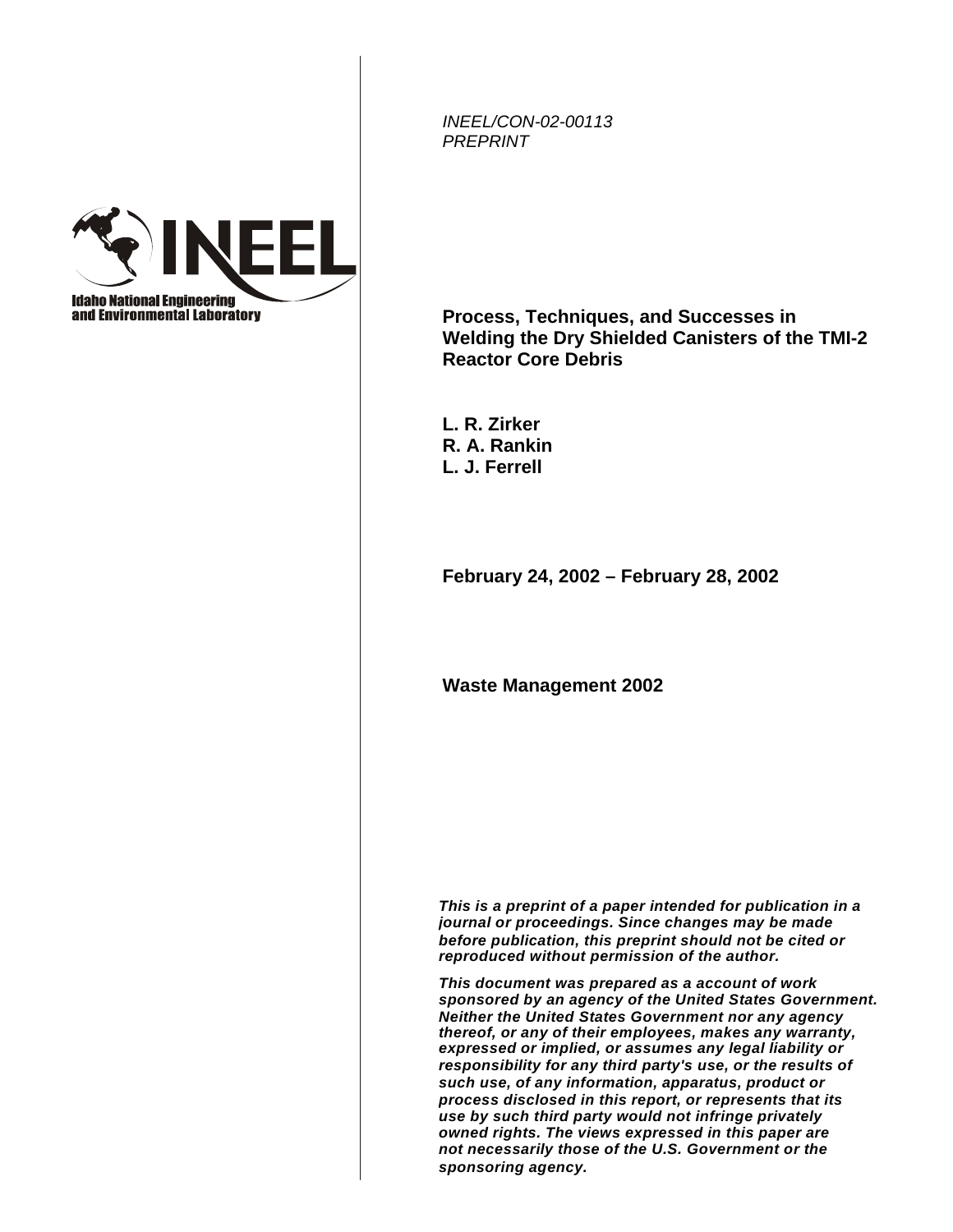Processes, Techniques, and Successes in Welding the Dry Shielded Canisters of the TMI-2 Reactor Core Debris

> L.R. Zirker, R.A. Rankin, L.J. Ferrell Idaho National Engineering and Environmental Laboratory P.O. Box 1625, Idaho Falls, ID 83415

### **ABSTRACT**

The Idaho National Engineering and Environmental Laboratory (INEEL) is operated by Bechtel-BWXT Idaho LLC (BBWI), which recently completed a very successful \$100 million Three-Mile Island-2 (TMI-2) program for the Department of Energy (DOE). This complex and challenging program used an integrated multidisciplinary team approach that loaded, welded, and transported an unprecedented 25 dry shielded canisters (DSC) in seven-months, and did so ahead of schedule. The program moved over 340 canisters of TMI-2 core debris that had been in wet storage into a dry storage facility at the INEEL. The main thrust of this paper is relating the innovations, techniques, approaches, and lessons learned associated to welding of the DSCs . This paper shows the synergism of elements to meet program success and shares these lessons learned that will facilitate success with welding of dry shielded canisters in other DOE complex dry storage programs.

### **BACKGROUND AND DEFINITION OF TERMS**

For years, Three-Mile Island-2 (TMI-2) reactor core debris had been held at the Idaho National Engineering and Environmental Laboratory (INEEL) in storage pools at the Test Area North (TAN) Hot Shop. In 1998, the DOE directed the operator at the INEEL to encapsulate all of this radioactive waste into dry storage by June 2001. A few attempts by the INEEL were made to purchase their own welding system to perform this encapsulation effort, but eventually a welding subcontractor, using their own semiautomatic rotary remote welding system, was selected to perform the DSC closure welds. The core of players involved with the welding of the DSC were an integral part of multidisciplinary team working the several aspects of the TMI-2 program in concert to achieve program success. After the waste was vacuum furnace dried, an unprecedented 25 dry shielded canisters (DSC), in seven-months, were loaded, welded, and transported ahead of schedule.

To aid in understanding, selected terms have been defined below.

- **Dry Shielded Canisters**: The dry shielded canister or DSC was fabricated from SA-517, grade 70 mild steel that was rolled into a 67-inch-diameter (170 cm), 168-inches-tall (426 cm) shell with a thick welded bottom plate and additional layers as a radiological shield. The shell has a 0.625-inch (1.6 cm) wall thickness; the radiological shield plug is 4.5-inch-thick (11.5 cm) laminated steel; and the top cover plate is 1.5-inches-thick (3.8 cm). The DSC shell was loaded with 12 debris canisters, seal welded, transported to the dry storage facility, and inserted into the storage vaults.
- **Gas Tungsten Arc Welding (GTAW)**: An arc welding process that coalesces metals by heating them with an arc between a tungsten (nonconsumable) electrode and the work (the metal). Shielding is obtained from an inert gas or gas mixture.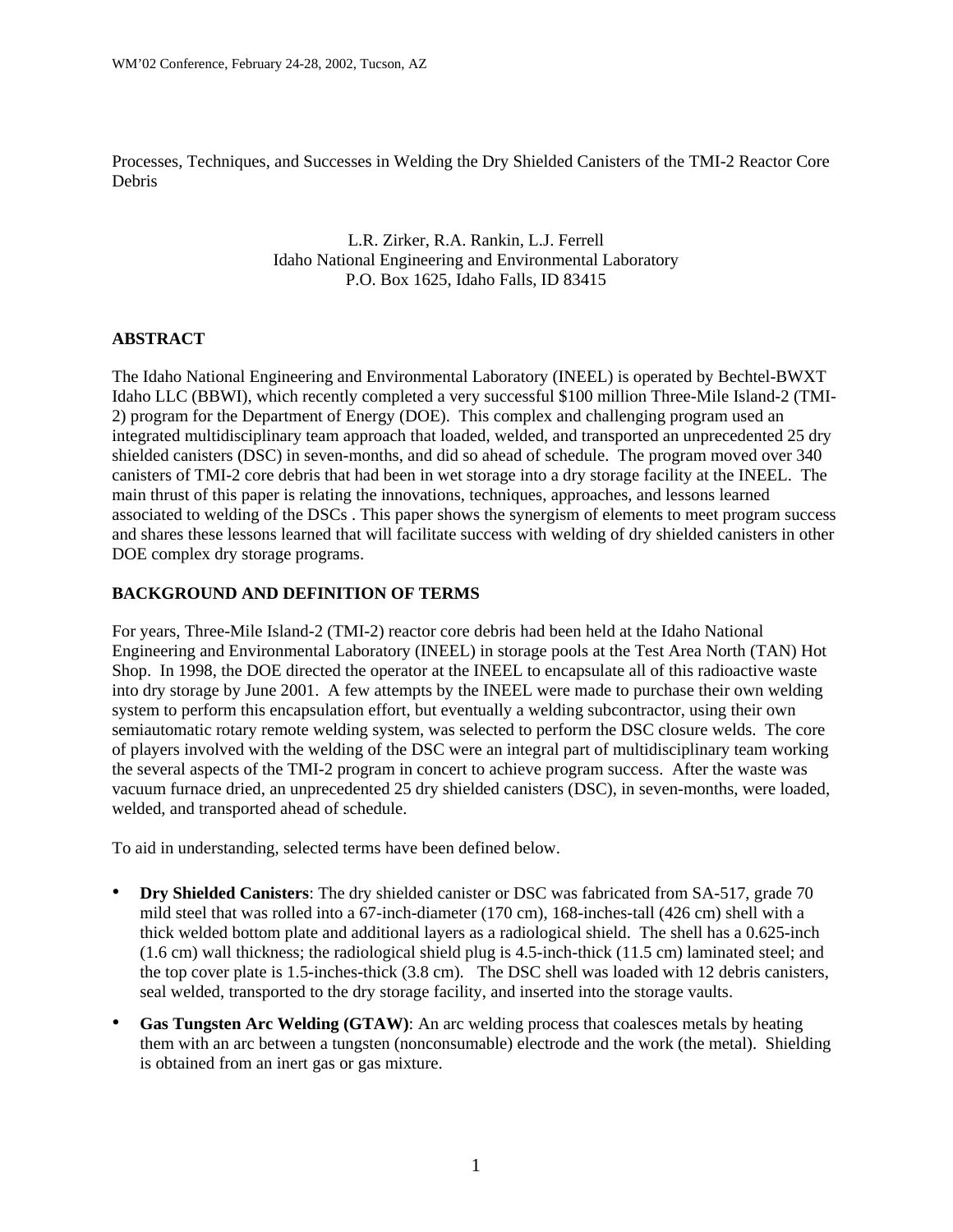- **Governor's Agreement**: In 1995, the DOE, the state of Idaho and the U.S. Navy signed an historic settlement agreement. Part of the agreement was that the TMI-2 core debris stored in pools at INEEL had to be moved to dry storage by June 1, 2001 to await final disposal outside Idaho.
- $\bullet$ **Idaho National Engineering and Environmental Laboratory**: The Idaho National Engineering and Environmental Laboratory (INEEL) is a multi-program National laboratory that supports the U. S. Department of Energy's (DOE) missions and business lines of environmental quality, energy resources, science and technology, and national security. INEEL's focus is to: Deliver science-based, engineered solutions to the challenges of DOE's missions areas, other federal agencies, and industrial clients; Complete environmental cleanup responsibly and cost-effectively using innovative science and engineering capabilities; Provide leadership and support to optimize the value of EM investments and strategic partnerships throughout the DOE complex, and to; Enhance scientific and technical talent, facilities, and equipment to best serve national and regional interests.
- **Semiautomatic Remote Rotary Welding System:** This rugged system was designed for remote work in a radioactive environment. Dual GTAW welding torch heads, mounted on a central rotary track, were controlled via cables that penetrated the hot shop shielding walls. Camera mounted on the torch heads aided a remote operator to run system and perform the welding.
- $\bullet$ **TMI-2 Reactor**: TMI Unit 2 was located outside of Harrisburg, PA along the Susquehanna River. The reactor system was a Babcock and Wilcox 900-MWe PWR
- $\bullet$ **TMI-2 Reactor Accident**: On March 28, 1979 at 4:00 AM, a minor malfunction occurred in the system that feeds water to the steam generators. This caused the core to eventually overheat to the point where over 90% of the reactor core was damaged. This event led eventually to the most serious commercial nuclear accident in U.S. history and fundamental changes in the way nuclear power plants were operated and regulated.
- **TMI-2 Debris**: After the reactor core of the TMI-2 reactor melted down, it was chopped up and sized to fit into the TMI defueling debris canisters. This included everything from floor sweepings to fuel rods to pieces of the melted morass.
- $\bullet$ **TMI-2 Defueling Debris Canisters**: Also called debris canisters. These are 14-inch-diameter (35.6 cm), 145-inch-long (268 cm) stainless steel tubes with a welded bottom plate and a removable top head assembly to facilitate loading and unloading of the TMI-2 debris. These canisters were processed, after years of wet storage, with a vacuum drying operation prior to placing into the dry shield canister to ensure dryness in storage.
- $\bullet$ **TMI-2 Independent Spent Fuel Storage Installation**: The TMI-2 Independent Spent Fuel Storage Installation or ISFSI is a Nuclear Regulatory Commission licensed facility at the INEEL. The ISFSI was designed, built, and licensed to store 29 DSCs of TMI-2 core debris in an aboveground dry storage configuration.

# **INTRODUCTION**

The Idaho National Engineering and Environmental Laboratory (INEEL) operated by Bechtel-BWXT Idaho, LLC (BBWI) recently completed a very successful Three-Mile Island-2 (TMI-2) program for the Department of Energy (DOE). The following are noteworthy highlights of the project:

- Twenty-five dry shielded canisters (DSCs) were loaded, welded, transported, and placed into a dry storage facility over a seven months (eight-day average cycle time)
- About 3500 linear feet of weld was performed with no weld defects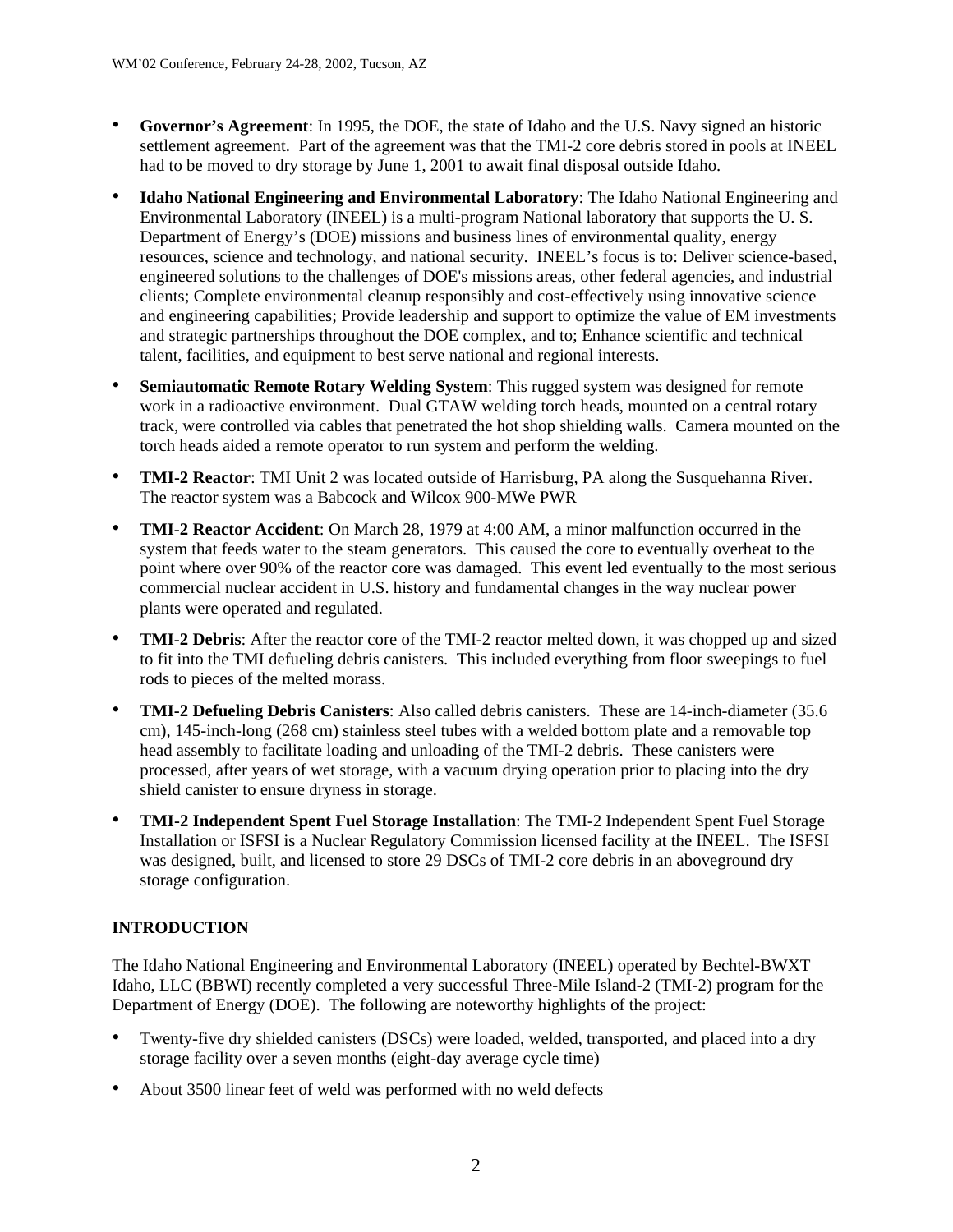- A 417% increase in productivity was achieved between the first and last welded DSCs
- A 99% efficiency or online productivity was achieved with the welding system
- The program was completed six weeks ahead of schedule, meeting the Governor's Agreement for moving all TMI-2 core debris into a dry storage facility by June 1, 2001.

Four physical or hardware systems of the TMI-2 program were worked in concert to achieve program success:

- The availability of the DSC transporter
- The remote radiological assay system
- The heated-vacuum drying systems
- The remote semiautomatic welding system.

All four were essential, and their roles were paramount in the overall program plan, as were the Test Area North (TAN) facility, crews, and equipment. But the main purpose of this paper is to describe and outline the many innovations, techniques, and approaches that were germane to the welding of the DSCs. This includes selecting a remote welding system and vendor operator/owner, ensuring readiness of the welding system, proofing the operating procedures using mockup coupons, and accomplishing the welding in a radioactive environment. Welded DSCs, or any nuclear waste container, are the primary barriers between the waste and the public or environment, and the public and stakeholders demand the absolute highest quality of welds.

# **INNOVATIONS, TECHNIQUES, AND APPROACHES**

Many innovations, techniques, and approaches developed at the INEEL were relevant to the welding of DSCs. Noteworthy aspects included the following:

- A systems approach to managing the proposal and specification requirements was implemented to select the welding system, to conduct the welding system readiness assessments, and to ensure that design requirements were met.
- $\bullet$ An innovative in situ cracking technique was developed to generate cracks on mockup assembly and workmanship sample welds, validating that the remote inspection systems could discern weld defect indications.
- $\bullet$ A validation, or readiness assessment, of the welding system on a mockup DSC weld-out with complete destructive and nondestructive evaluation of the welds was performed prior to purchase of welding services.
- Dry-run procedure validation, performed during a mockup assembly weld-out, enhanced the operating procedure prior to start-up.
- Personnel earmarked to interface between the facility operators and the welding subcontractor crews were essential in meeting program success.
- A subcontract welding service was employed to perform the welding, furnish the welding system, and provide the system spare parts with a full-time service technician and most of the weld operators. See Figure 1 for a photograph of the welding system.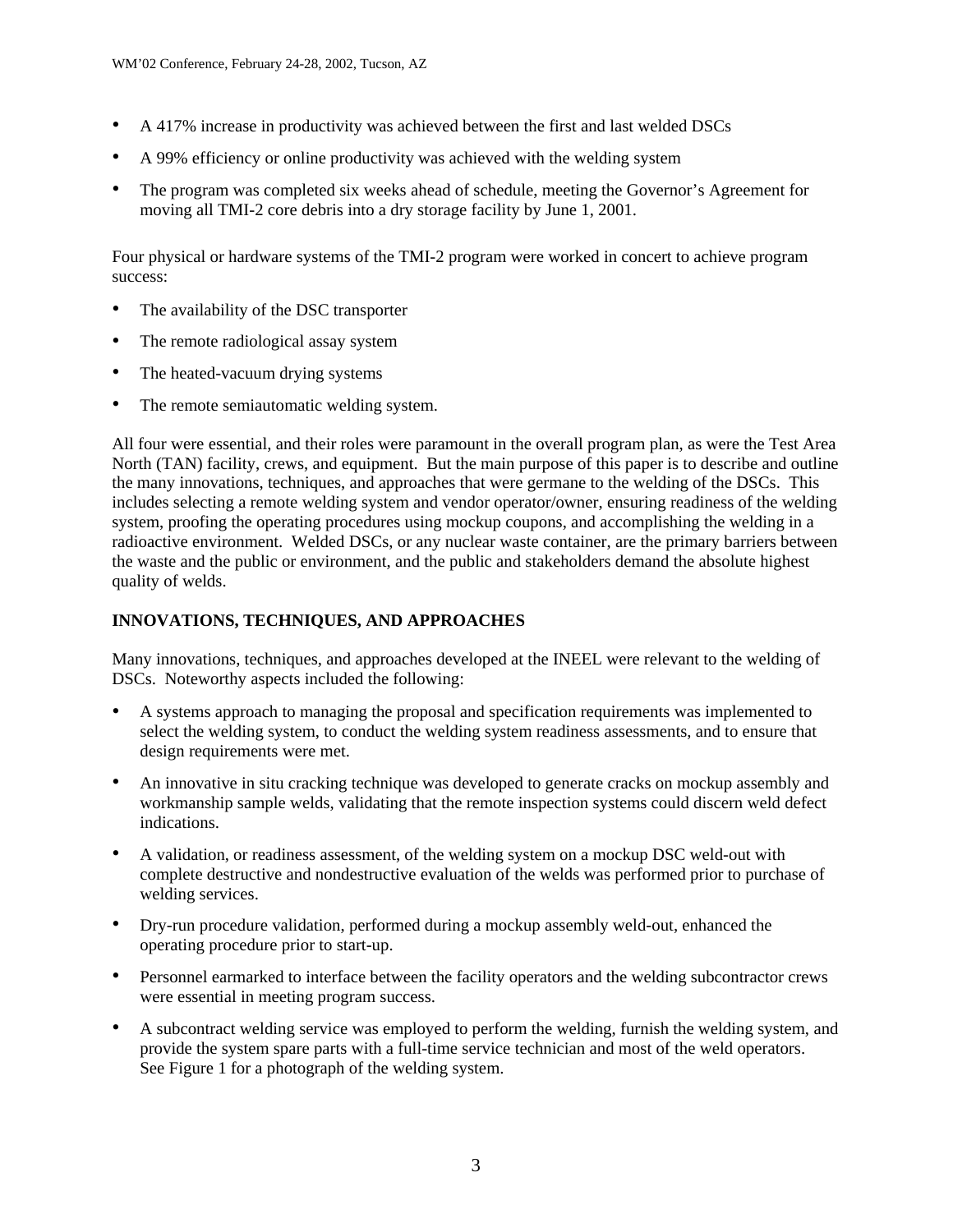### **Systems Approach**

The welding engineer of the TMI-2 program used a systems approach on several welding related tasks of this program. The systems approach was to use a simple tool developed and applied by system engineers to track requirement and requirement compliance. Essentially, the tool is a matrix—a requirements matrix. It is a chart that lists each individual requirement, after each of which a performance or compliance measure statement is written. The performance or compliance of each requirement must be verified. An example of the requirements matrix is included in appendix A.

When the initial automatic welding system was delivered to Idaho, it was discovered that the system was ill-conceived, dysfunctional, defective, untested, poorly designed, and did not meet design or system requirements. To avoid a repeat of this situation, we applied a systems approach (matrix template) several times during the program with great success to receive equipment that met the program requirements.

The significance of using a systems approach for requirements tracking stems from the following:

- Time was running out on developing a welding system from scratch and still meet the June 1 deadline.
- Because of the deadline, TMI-2 program engineers focused on identifying system requirements to ensure that the welding contractor knew the design and end-use requirements. The welding system had to be right the first time because time remaining was limited, and it needed to interface with other aspects of the program.
- $\bullet$ This allowed the TMI-2 program to track the welding system requirements to ensure compliance. As a result, the second or selected welding system worked and was sufficiently robust for this remote welding application.
- The requirements matrix tool was shared with the welding system contractor to ensure they understood the requirements, knew what was expected of them, and knew what constituted compliance.
- This ensured that the readiness reviews and welding contractor equipment tests considered and met all of the design requirements.

The lessons learned regarding the system approach would be

• The systems approach ensured that the welding equipment met the design requirements, and as a result there were no surprises. It functioned as required, and the program was a success.

### **In Situ Cracking**

Producing repeatable high-quality welds—barriers between the radioactive waste and the public—was critical to this welding effort. Next to the process of producing high-quality welding, ensuring that quality welds were produced was paramount. The nondestructive examination (NDE) process of choice was magnetic particle testing (MT), since the DSCs were fabricated from mild steel.

During the initial readiness review, a paradox occurred during the mockup welding and inspection system demonstrations. Since the welding was flawless, the semiautomatic remote MT system had no defects to find. The MT system was calibrated, as per the welding code with calibration blocks, but we did not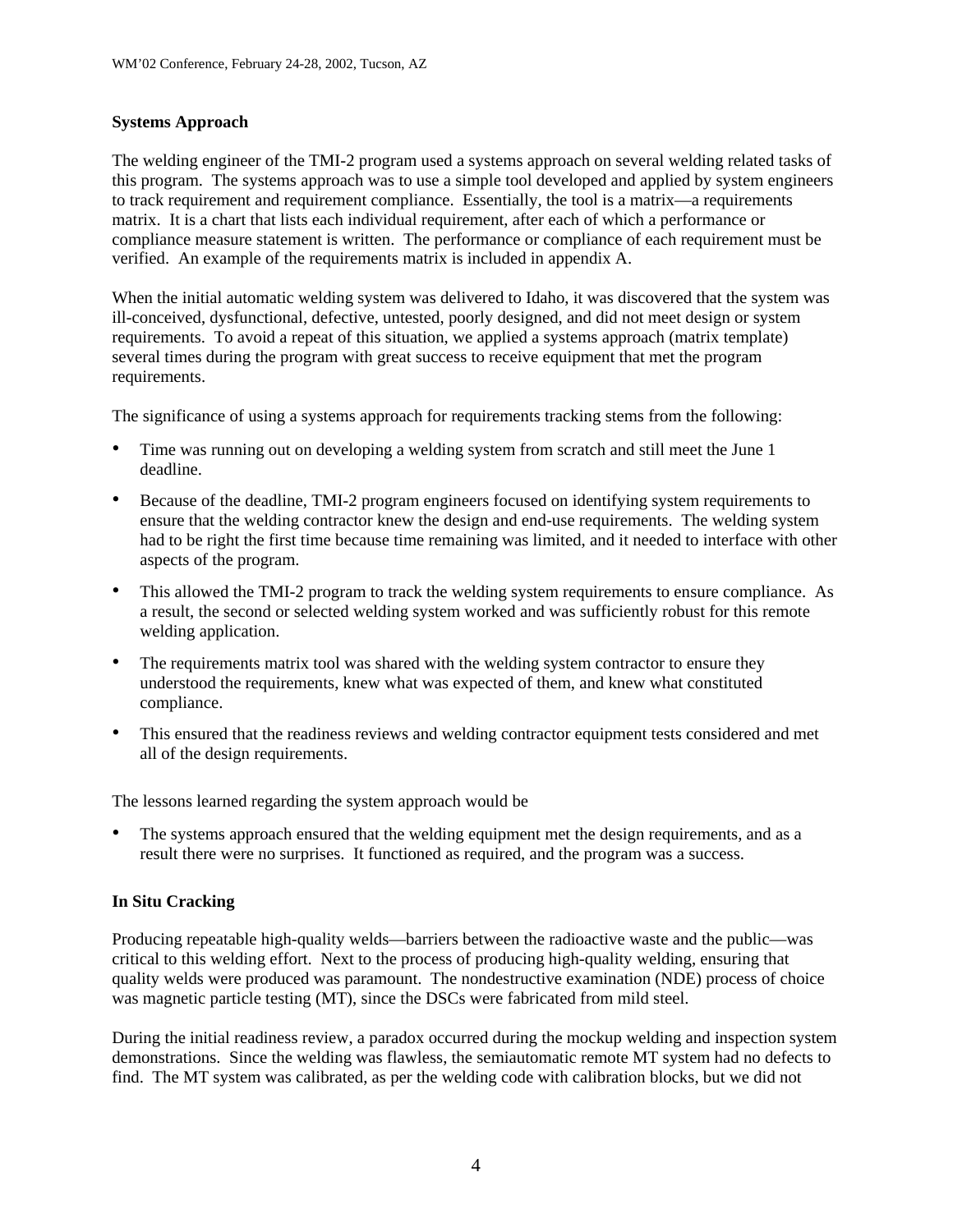know if the inspection system truly functioned in the DSC weld joint configuration or if the system could detect cracks within the various weld layers.

To validate the MT system during this mockup welding demonstration, we artificially generated in situ defects. Two-inch-long (5.1-cm) copper wire segments were placed into the weld groove joint and consumed into the weld metal during welding. This in situ crack generation technique proved very successful, providing physical defects for both the MT system and the managers/regulators to observe, thus validating the inspection system. See Figures 2 and 3. The event was published June 2001 in *Practical Failure Analysis,* an American Society of Metals International publication.

The in situ cracking technique was applied in another occasion during the TMI-2 program. Essentially, a remote inspection system was designed and built to inspect the purge-and-vent port welds after the DSCs were transported and placed in dry storage. The problem was that the inspection equipment operators needed to demonstrate that the fiber optics and monitors of the inspection system could discern a crack in the weld. The project welding engineer designed and built a portable workmanship sample coupon mimicking actual weld conditions (thickness, shape, and orientation), which included induced cracks in the weld of the coupon. Multiple cracks were generated by inserting a 1-inch-long (2.54-cm), 0.25-inchwide (0.6-cm) strip of aluminum sheet metal into the weld joint and subsequently consuming it into the weld metal during welding.

The BBWI level III inspector confirmed detection of the crack using ASME BPVC, Sec V, Article 9, "Direct Visual Examination Methods." The coupon was satisfactory for demonstrating and qualifying equipment used for remote or indirect examination of DSC welds. The operators of the remote inspection system could readily ascertain the cracks, and both the equipment and the coupon functioned as designed. Benefits of this workmanship coupon include

- Training and qualifying inspection and operations personnel
- Simulation of actual conditions but performed in a nonradiation area
- Validation of the operating procedure (a dry run) prior to field inspection
- $\bullet$ Verifying readiness of the system, the camera, and the digital image screens before mobilizing for a field inspection or after system maintenance
- $\bullet$ Compliance with ASME procedure and equipment demonstration requirements: clear and repeatable.

These benefits were significant, considering the

- Cost of in-service inspections
- Cost of mobilizing crews
- Efforts to maintain radiation exposures as low as reasonably achievable
- Avoiding disassembly of the storage containment system of obtain access to the welds.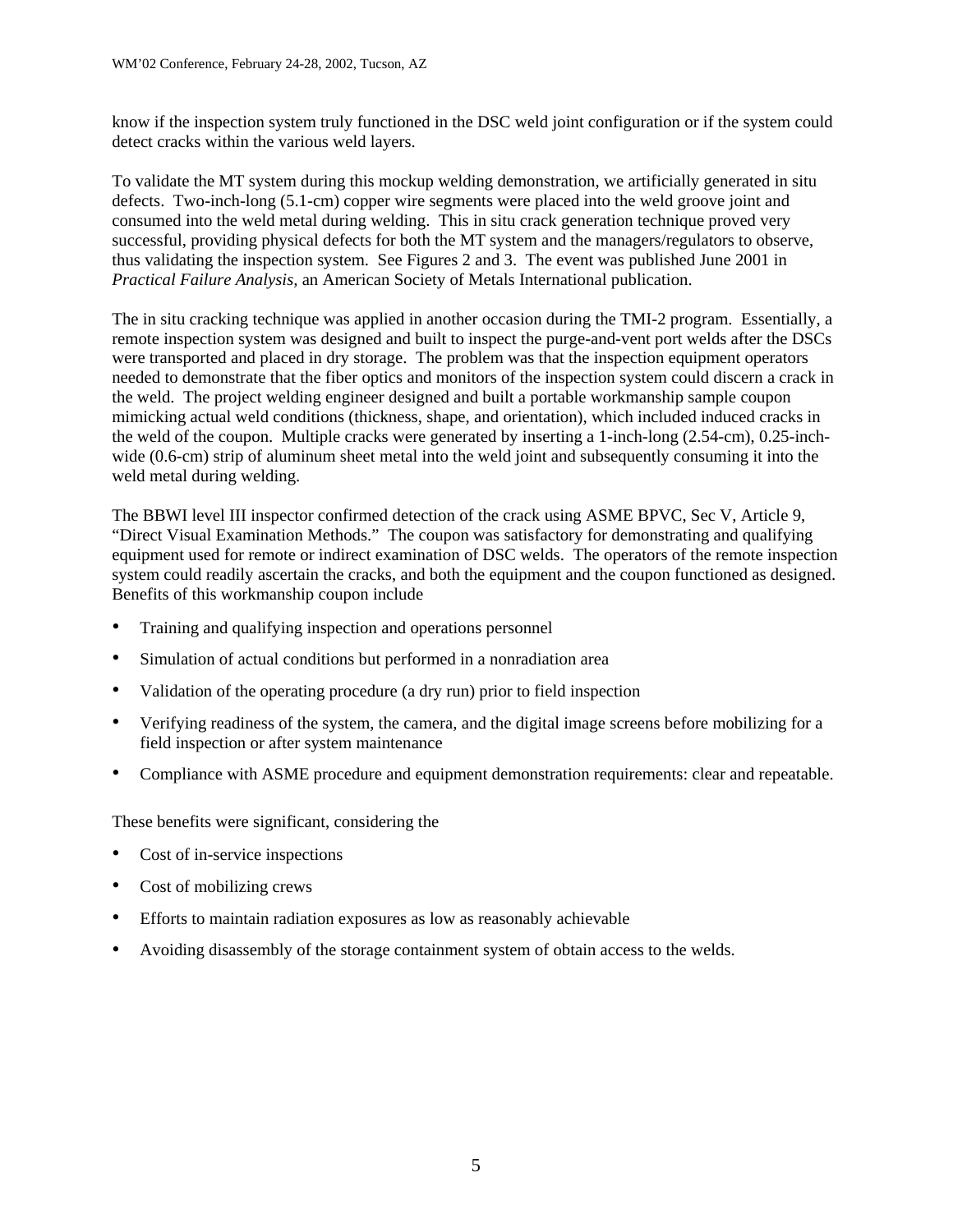Although expensive to fabricate, the workmanship coupon has multiple end uses. A lessons learned regarding workmanship coupons would be

• Due to the unique and hazardous conditions germane to the nuclear industry, workmanship coupons can be fabricated to replicate unique configurations, to use for training and qualification of workers, to validate inspection systems or processes, and to enhance efficiency.

### **DSC Mockups**

Use of full-scale mockups played an important role in the success of the TMI-2 program. The mockups were essentially identical to actual DSCs, except that they were only three feet tall, and the weld joint configurations were prepared on both ends of the shell to double the use of the mockup. They were indispensable during the readiness assessments of the welding system, the inspection equipment, and during the validation of the operating procedures.

Although the first remote welding system functioned during the computer diagnostic programs of the readiness assessment, the system failed to complete the first two weld passes over a 3-day period. The second and final welding system performed perfectly, producing welds in an actual production condition and demonstrating the required rigor.

The mockup welds were 207-inch-long (526-cm) circumferential single and double bevel welds. See Figure 4 for the joint detail. Each weld takes about sixty minutes to complete with a total weld-out time of seven to nine hours. The total weld metal deposited for each canister is about 30 pounds (13.6 kg). During the production welding a secondary weld head was attached to the rotary welding system, which essentially doubled the efficiency—cutting the welding time in half and ensured that the welding could continue if one system went down.

Lessons learned regarding full-scale mockup would include

- Full-scale mockups test and validate both the equipment and personnel to the fullest extent possible, thus ensuring the capabilities of both.
- The cost of full-scale mockups for equipment debugging and validation pales in comparison to costs involved fixing a welding system in a radioactive environment, repairing defective welds, or reclaiming nuclear waste from a substandard welded DSC.

### **Dry-run Procedure Validation**

Use of full-scale mockups during validation of the operating procedure also played an important role in the success of the TMI-2 program. The work of this program was new and unique to the INEEL, since most previous work in the TAN Hot Shop had revolved around loading and unloading radioactive waste and fuel. This work involved a complex operating procedure that required the TAN Operations personnel to interface with non-INEEL personnel, to move sophisticated remote welding and inspections systems, and to lift DSC parts. The dry-run procedure validation accomplished multiple tasks:

- Red-line the initial procedure version to met actual working steps
- Refine the coordinating steps between the operations and non-INEEL personnel
- Develop the interfaces between the operation supervisors and welding subcontractor superintendent
- Train the operators and technicians on their tasks and duties.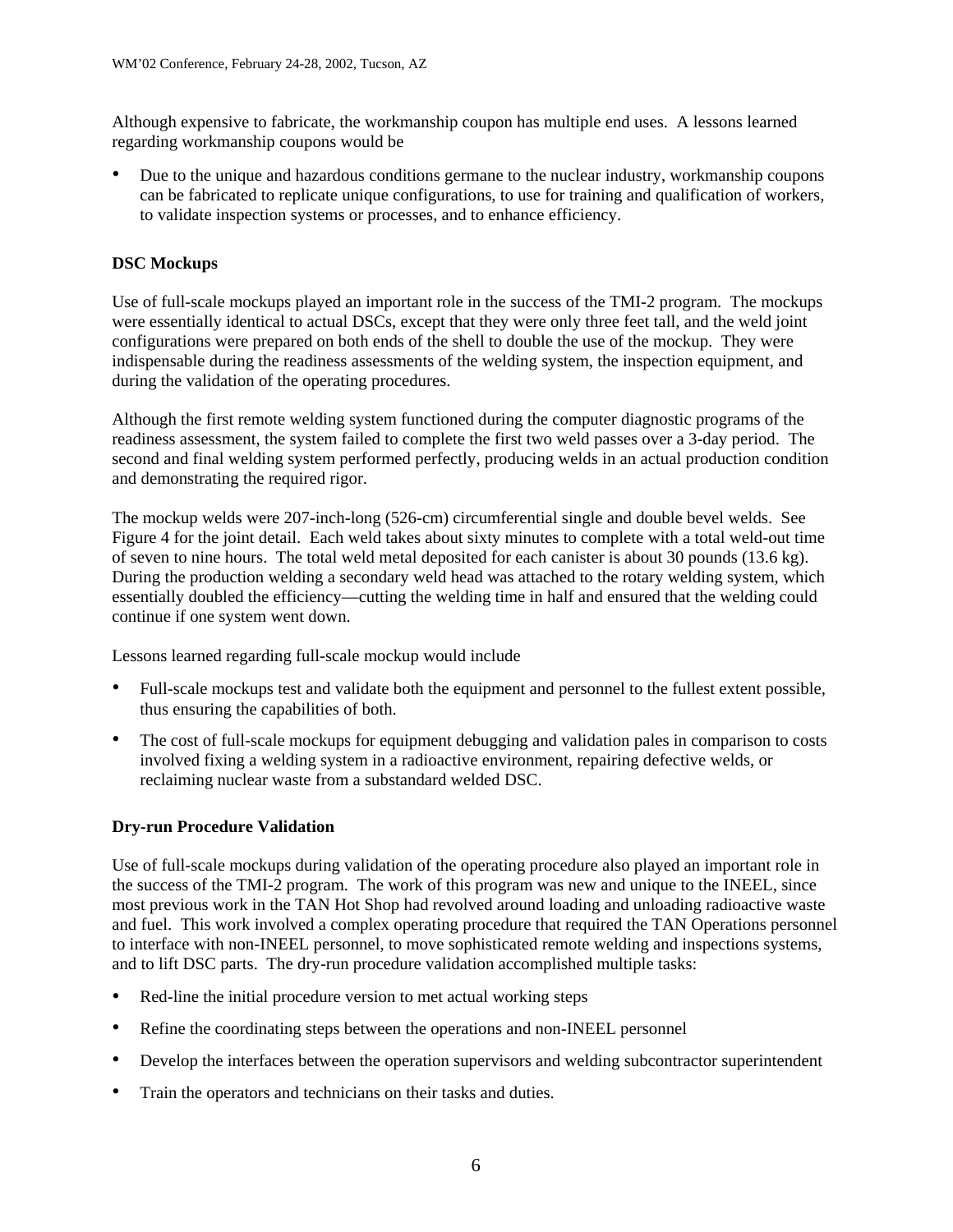A lessons learned regarding dry-run procedure validation would be

• On complex projects, dry-run procedure validation using full-scale mockups gives true validation of operating procedures, enhances training, and readily identifies the bottlenecks and problems often missed with table-top exercises.

## **Earmarked Personnel**

Use of personnel earmarked to interface between the facility operators and the welding subcontractor crews also assisted in achieving program success. Heretofore, the facility operations and the operations supervisor conducted the radioactive waste and fuel handling operations in the hot shops themselves. With the complexity of this work and the multiple interfaces between the several program entities, it was essential that additional personnel be added to the work equation. The two essential personnel or positions were a job supervisor and subcontractor technical representative. The job supervisor was a mid-level supervisor and performed as a liaison between the operations crews, the shift supervisor, and the subcontractor technical representative. The subcontractor technical representative was an INEEL employee but acted as liaison between the job supervisor and the welding subcontractor crew/supervisor. These two worked flawlessly to solve problems as they arose, thus enhancing efficiency. The first DSC welds took 50-hours to complete, but as these two worked with the various crews and solved production problems, the last several DSC welds were completed in one shift, or less than 12 hours.

A lessons learned regarding earmarked personnel would be

• On complex projects using personnel earmarked to interface between operations, the subcontractors can enhance operational efficiency.

# **Subcontract Welding Service**

There are always trade-offs between using in-house versus subcontract labor. In our case, the reasons for using a subcontract welding service out-weighed those for using our in-house welding crews. Although the initial costs may appear to be more costly, the hidden costs and constraints working with the DOE environment sways the decision. Benefits of using a subcontract welding service included their providing

- Their own proprietary semiautomatic remote rotary welding system (a GTAW process.)
- Redundant operating systems—one for hot cell work, the other for training and backup
- $\bullet$ Crews with experience welding DSCs
- Crews that reported to work within six-hour notice
- A full-time onsite welding system electronic technician
- A full compliment of welding system spare parts.

At the end of the project, the downtime for the welding system was calculated and it had a 99% efficiency or online productivity. This efficiency enhanced productivity of the facility operations and made meeting the milestone possible. They also welded 3500 linear feet of weld with no weld defects. Prior to bringing in the subcontract welding service with their welding system, the first four INEEL DSCs were welded by manual welding process. With the manual welding the efficiency was about 50% caused by equipment failure and repairing of weld defects.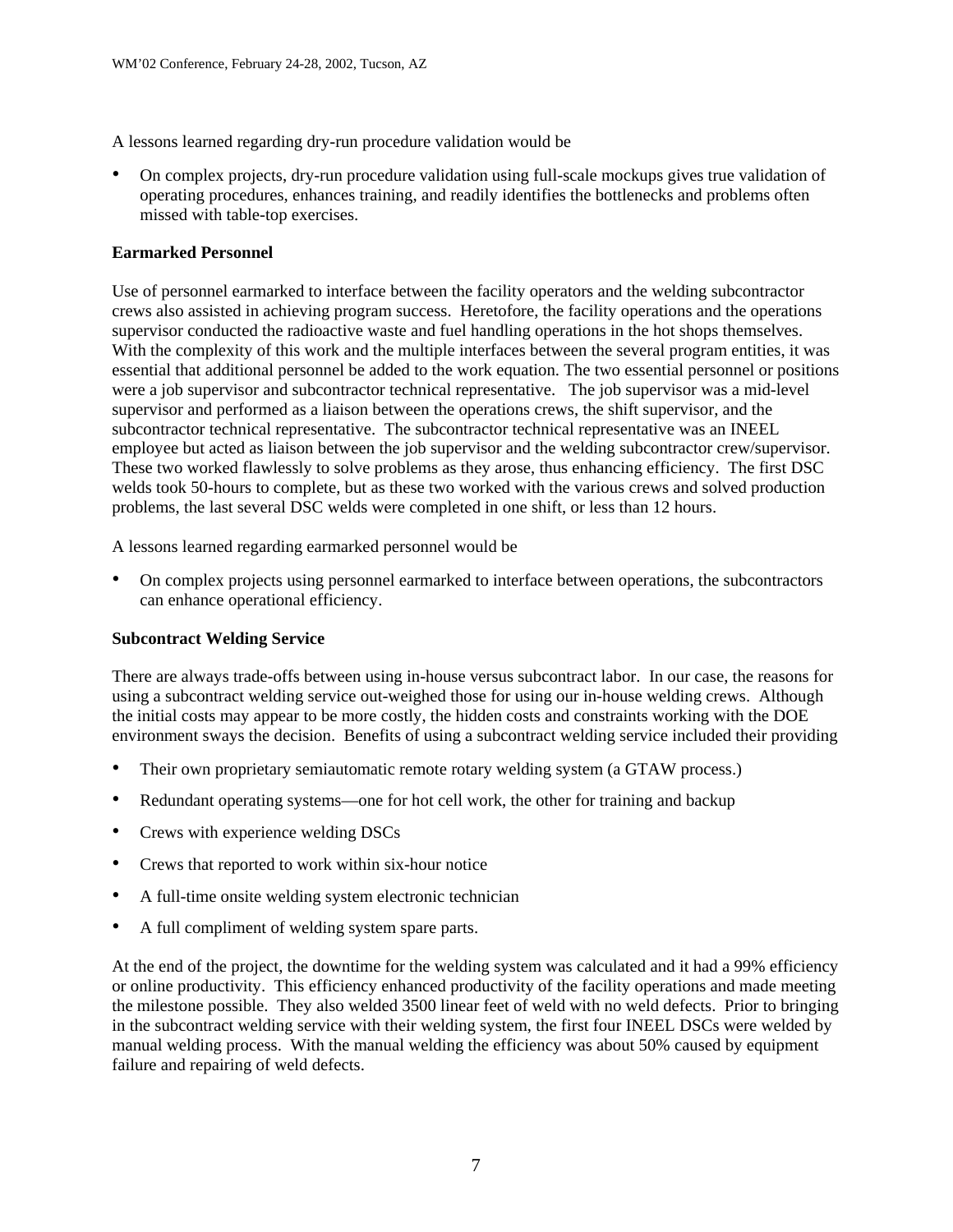A lessons learned regarding subcontract welding services and equipment would be

• A subcontract welding service provided efficiencies greater that what the in-house welders could provide.

# **CONCLUSIONS**

Many innovations, techniques, and approaches, germane to the welding of the DSCs were applied on the TMI-2 program. Highlights of the program included the following:

- Twenty-five dry shielded canisters (DSCs) were loaded, welded, transported, and placed into a dry storage facility over seven months (eight-day average cycle time)
- About 3500 linear feet of weld was performed with no weld defects
- A 417% increase in productivity was achieved between the first and last DSCs
- A 99% efficiency of online productivity was achieved with the welding system
- The program was completed six weeks ahead of schedule, meeting the Governors Agreement for moving all TMI-2 core debris into a dry storage facility by June 1, 2001.

The following elements of the program provided synergism and promoted success:

- Implementing a systems approach ensured that the proposal and specification requirements for the welding system were met
- $\bullet$ Using an in situ cracking technique validated the remote inspection systems
- Using mockup DSCs validated and assessed the welding system prior to contracting of the welding services
- Validating the procedure by performing a dry-run using DSC mockups enhanced the operating procedure, training, and coordination prior to start-up
- $\bullet$ Using personnel earmarked to interface between the facility operators and the welding subcontractor crews increased efficiency
- Hiring a subcontract welding service with their crews and equipment was more efficient and cost effective than using in-house personnel.

Applying these elements of the program and the lessons learned to any program involving DSC welding will assist in achieving success.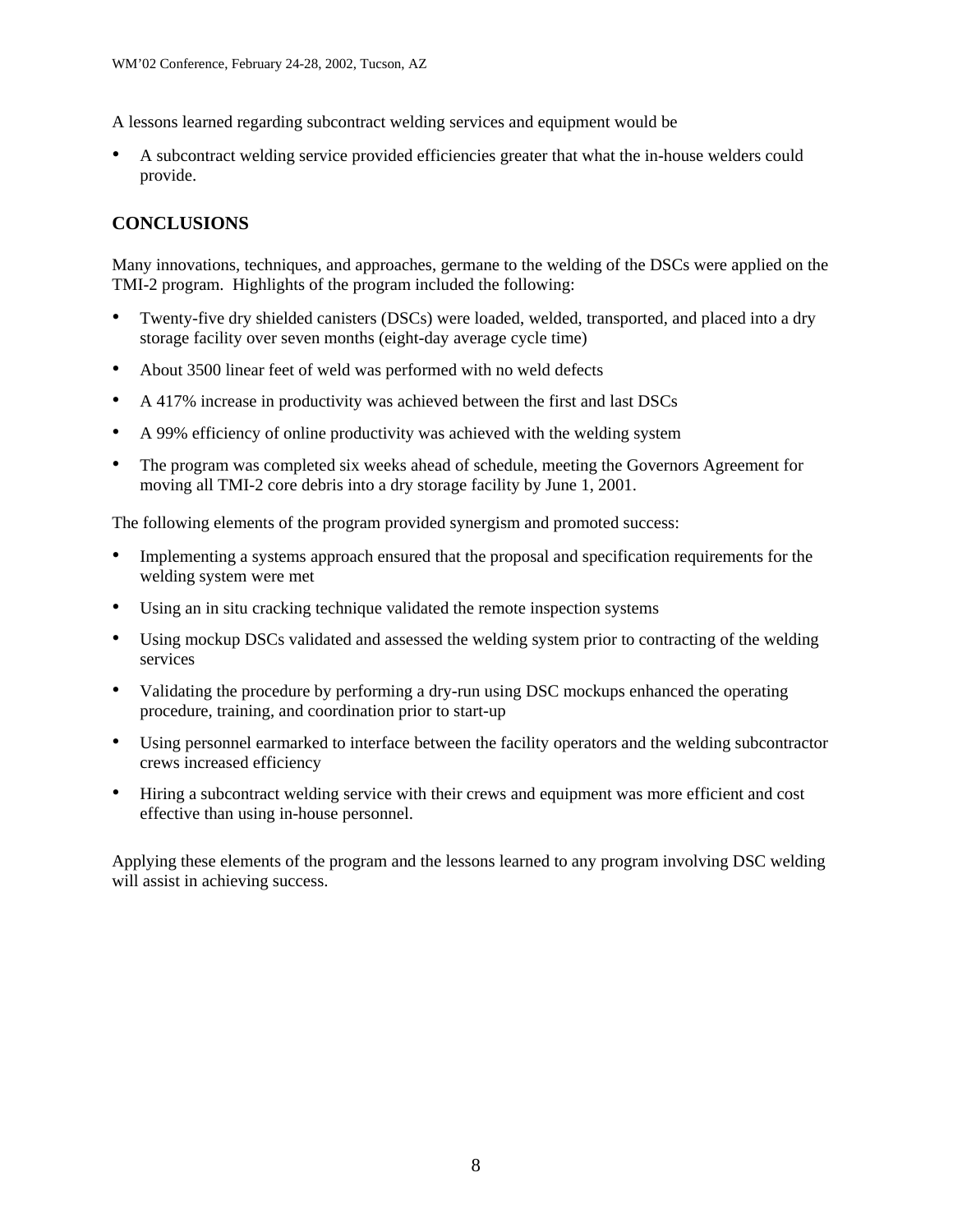

**Fig. 1. Photograph of semiautomatic rotary remote welding system**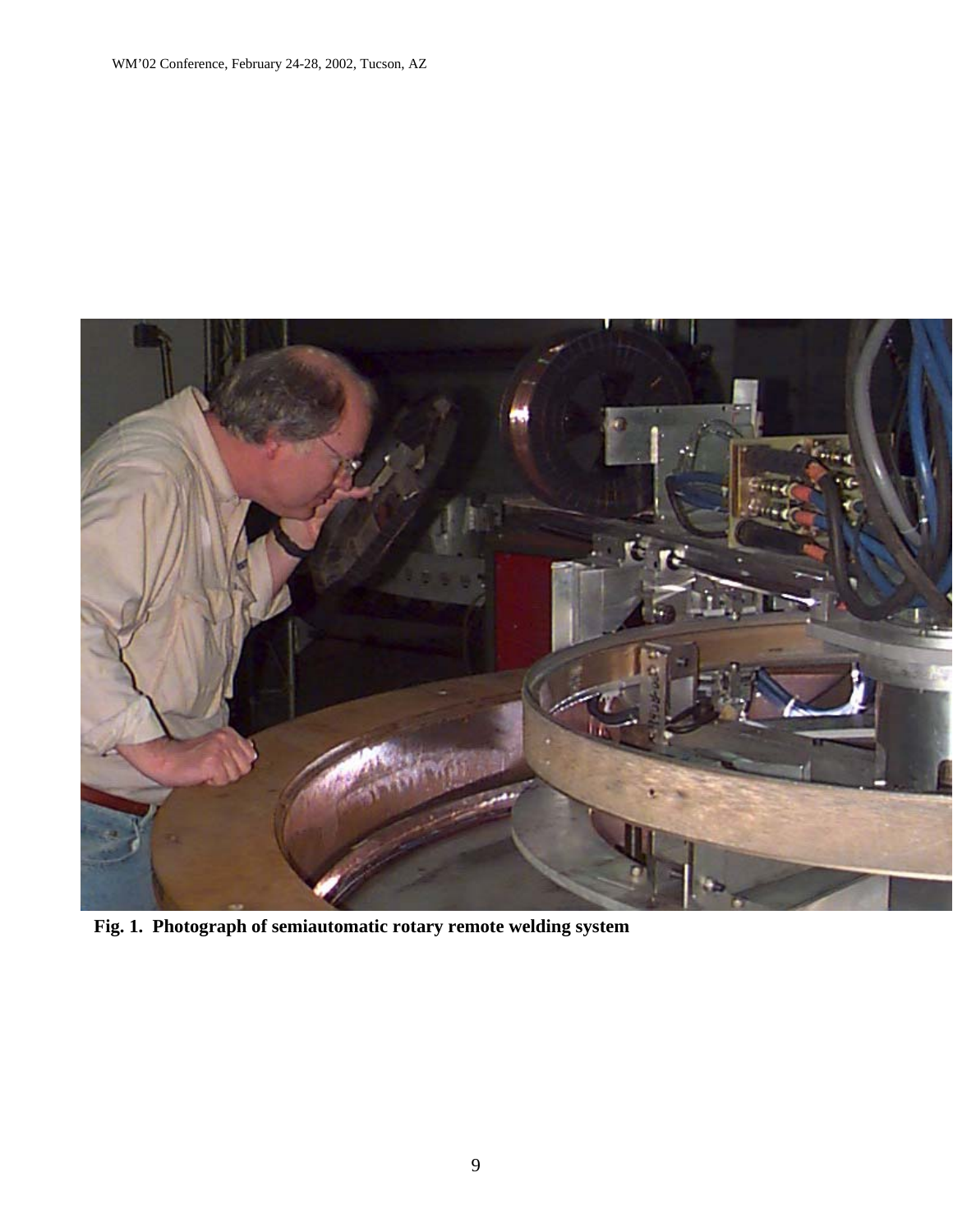WM'02 Conference, February 24-28, 2002, Tucson, AZ WM'02 Conference, February 24-28, 2002, Tucson, AZ

# **Appendix A, A Sample Page from the Requirements Matrix**  Appendix A, A Sample Page from the Requirements Matrix

# *Legend of the Heading to the Requirements Matrix:*  Legend of the Heading to the Requirements Matrix:

No.: This is the number assigned to each row and item in the chart. No.: This is the number assigned to each row and item in the chart.

Source: This states the source of the requirement. Source: This states the source of the requirement.

Item: The item that which is to be to be provided, performed, and/or included with the welding system and service. Item: The item that which is to be to be provided, performed, and/or included with the welding system and service.

Performance Measure: This is the measurement on how performance to the requirement is achieved or reached. Performance Measure: This is the measurement on how performance to the requirement is achieved or reached.

Acceptance: If the item has be verified that it meets the requirement, then the tester will acknowledge acceptance by signing and dating. *LZ is*  Acceptance: If the item has be verified that it meets the requirement, then the tester will acknowledge acceptance by signing and dating. LZ is Verification: Verification of compliance to the requirement is performed by the following: inspection, demonstration, or test. Verification: Verification of compliance to the requirement is performed by the following: inspection, demonstration, or test. *Larry Zirker.*  Larry Zirker.

Notes: Notes are any additional information that is helpful or needed. Notes in "italics" are made during the demonstration. Notes: Notes are any additional information that is helpful or needed. Notes in "italics" are made during the demonstration.

| ż<br>Ż | Source              | Item:                                                                                                                                                                                                     | Performance or Compliance                                         | Verification:            | Acceptance:                       | Notes                                                                                               |
|--------|---------------------|-----------------------------------------------------------------------------------------------------------------------------------------------------------------------------------------------------------|-------------------------------------------------------------------|--------------------------|-----------------------------------|-----------------------------------------------------------------------------------------------------|
|        |                     | to be provided, performed, and/or included                                                                                                                                                                | Measure                                                           | Inspection,              | Sign and                          |                                                                                                     |
|        |                     |                                                                                                                                                                                                           |                                                                   | Demonstration<br>or Test | Date                              |                                                                                                     |
|        | Appendix<br>D, Note | The actual welding of the DSC mock-up shall be<br>performed remotely.                                                                                                                                     | Observe if work was remotely<br>performed.                        | Demonstration            | LZ, 5/24/00                       | Not truly "remote".<br>Needs some tuning<br>before remote.                                          |
| 2      | Appendix<br>D, Note | The welding operator shall perform all of the welding<br>with the<br>operations without direct visual interaction<br>DSC mock-up.                                                                         | performed with visual<br>Observe if work was<br>interaction.      | Inspection               | LZ, 5/24/00                       |                                                                                                     |
| 3      | Appendix<br>D, Note | Once the remote welding unit has been installed and set<br>up, except for the changing of electrodes and wire<br>g<br>spools, all of the welding operations shall<br>accomplished from a remote location. | Observe if welding system<br>needed tweaking during<br>operation. | Demonstration            | LZ, 5/24/00                       | One time the wire guide<br>had to be adjusted, but<br>overall, no fine tuning<br>was ever required. |
| 4      | $\Xi$               | Set-up the welding system on the DSC/cask mock-ups,<br>and make the necessary hose and cable connections.                                                                                                 | Position and connect the<br>welding system                        | Demonstration            | LZ, 5/24/00                       |                                                                                                     |
| 5      | $D-1.2$             | coupon and<br>Verify that the weld joint areas of the weld<br>the DSC mockup are ready for welding.                                                                                                       | Was the cleanliness and root<br>gaps weld ready?                  | Inspection               | LZ, 5/24/00                       | No INEEL coupon was<br>welded.                                                                      |
| 6      | $\overline{D-2.1}$  | Weld the root pass, in the 45-degree, single groove joint,<br>on a 12-inch coupon.                                                                                                                        | Complete the weld with no<br>workmanship defects.                 | Demonstration            | coupon was<br>No INEEL<br>welded. | This was performed<br>prior to this.                                                                |
| ᡕ      | $D-2.2$             | The subcontractor shall furnish the weld parameters.                                                                                                                                                      | Review the parameter sheets.                                      | Inspection               | LZ, 5/24/00                       |                                                                                                     |
| ∞      | $D-2.3$             | Inspect root pass weld to the visual inspection criteria                                                                                                                                                  | Pass inspection                                                   | Inspection               | coupon was<br>No INEEL<br>welded  | This was performed<br>prior to this.                                                                |

10